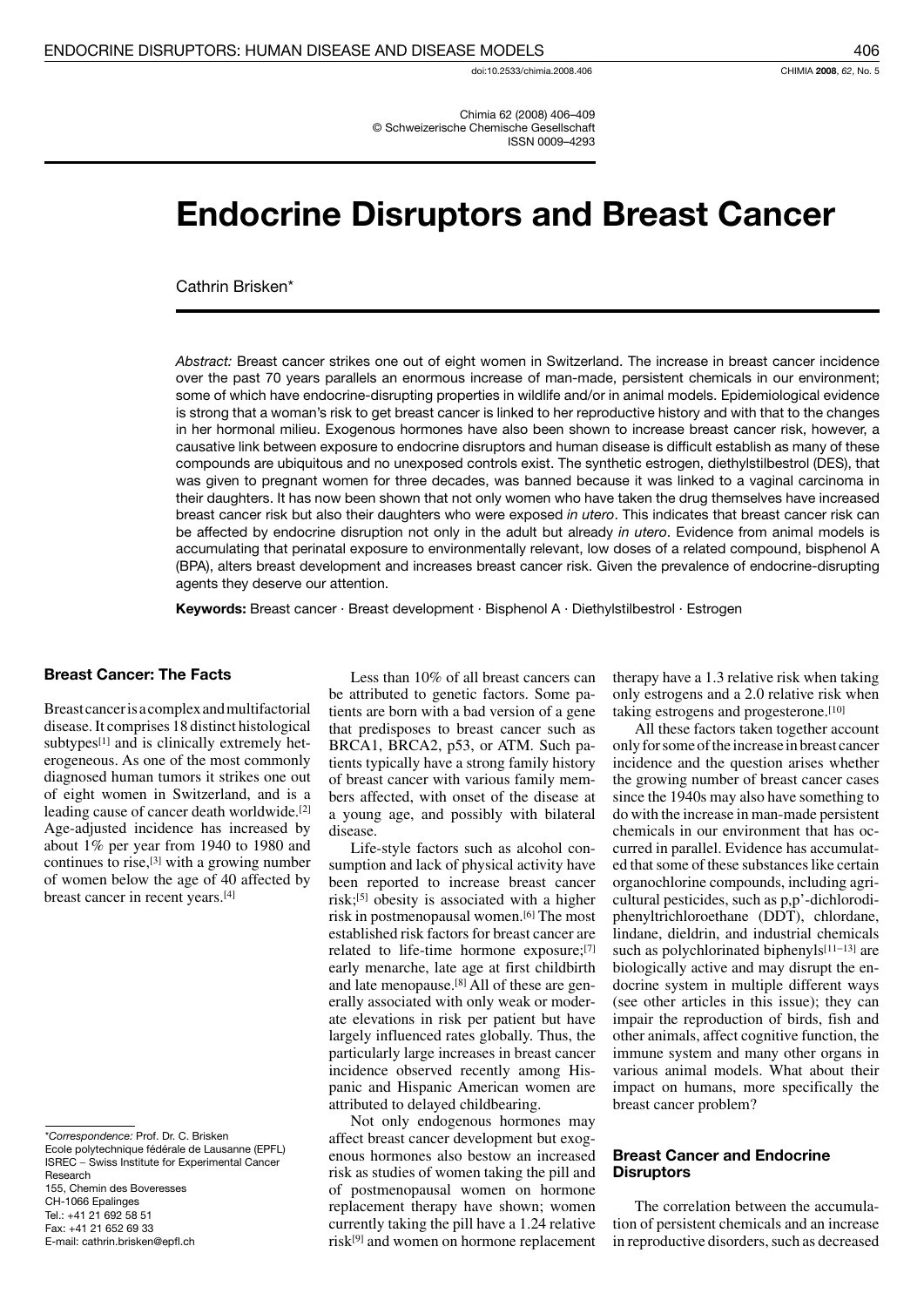sperm counts (see Germond and coworkers in this issue<sup>[14]</sup>) together with the observations in wild life have raised the concern that there may be a causal link between hormone-dependent cancers and exposure to endocrine disruptors but proofs are difficult to come by. A case has been made for the organochlorine, dieldrin formerly used as an insecticide. A Danish study demonstrated that serum levels of dieldrin were associated with a significantly increased dose-related risk of breast cancer.[15]

Epidemiology identified classical carcinogens and provided the proof that tar, tobacco, and asbestos are causal in the genesis of different malignancies such as testicular, lung and bladder cancers. As persistent chemicals are ubiquitous, epidemiologists are faced with the problem that there are no unexposed 'controls' that would allow them to assess the effects of exposure; even people in remote locations, such as Canada's Baffin Island, harbor traces of PCBs, DDT. and dioxins.

Given the large number of these compounds in our environment – more than 100 000 chemicals are registered in the EU - human beings are exposed to a complex mixture of chemicals, that may interact in many different ways.[12,16]

Another problem is the long delay between exposure and effect. Cancer is thought to arise from normal cells that evolve into cancer cells passing through different stages, reflected in the multistep/ multigene model of carcinogenesis (Fig. 1). In the case of breast cancer the target cells are the epithelial cells that make up the milk ducts in the breast. The driving forces in tumorigenesis are held to be heritable changes, *i.e.* mutations, in multiple, independent genes. Mutations may occur spontaneously or as a result of an environmental agent and can take decades to accumulate. Cells may also be altered heritably by epigenetic mechanisms, these confer changes on chromatin and DNA that are stable over rounds of cell division but do not involve changes in the underlying DNA sequence. How epigenetic changes are acquired during tumorigenesis is poorly understood and an area of intense investigation. Of note is that several endocrine disruptors have been shown to elicit epigenetic changes.[17,18]

In the case of breast cancer, hormones impinge on this evolution at various stages through as yet poorly understood mechanisms. A subset of the milk duct cells has receptors for estrogens and progesterone and serve as antenna that give out signals to neighboring cells in response to hormonal stimulation.<sup>[19]</sup> The hormones not only trigger cell proliferation/division but alter the microenvironment, they change intercellular communication, and have systemic effects with secondary consequences for the breast tissue. All these changes are im-



Fig. 1. Schematic representation of multistep carcinogenesis in the breast: Shown are cross sections of a milk duct at different stages of the development of a breast carcinoma. Lumenal epithelial cells (yellow) line the lumen of the milk duct. A layer of elongate myoepithelial cells surrounding the luminal epithelial cells. Both epithelial cell layers are separated from surrounding connective tissue by the basal lamina (green). Genetic and epigenetic changes are acquired as a normal cell turns into a tumor cell. These changes drive alterations in the cell's behaviour. A carcinoma in situ can remain quiescent for many years and eventually break through the basal lamina into the surrounding tissue (invasive carcinoma) and can then seed to distant organ sites (metastasis). Hormones affect the carcinogenic process at all stages (red arrows). Endocrine disruptors interfere with the hormonal regulation at all stages and may more directly affect breast carcinogenesis through epigenetic mechanisms (yellow arrows).

portant for the formation of new milk ducts during normal breast development and may promote progression of breast cancer.

Thus, endocrine disruptors like the endogenous hormones may act at any stage of the disease. On the one hand they may act along with the hormones but they may also have hormone-independent epigenetic effects. As the disease takes years or decades to become clinically apparent a myriad of exposures will have occurred making it impossible to discern which of them is relevant to the disease. Once diagnosis is made and levels of chemicals measured, the information obtained may not be necessarily informative.

#### **Lessons from the DES Story: A New Dimension to the Cancer Problem**

In addition to acting at distinct stages of tumorigenesis as tumor initiators and/ or tumor promoters, endocrine disruptors are adding a new dimension to the cancer problem. This insight was gained from the diethylstilbestrol (DES) experience. DES is an orally active synthetic estrogen that was first synthesized in 1938 and prescribed by doctors in the United States from 1940 to 1971 to help pregnant women who had had miscarriages or premature deliveries in the past. It was given to about 4 million women during this time. The use of DES declined in the 1960s after studies had shown that it might not prevent pregnancy complications. In 1971, the Food and Drug Administration advised doctors to stop prescribing DES during pregnancy when it was established that the drug could interfere with the development of the reproductive system in a fetus when it was given during the first five months of a pregnancy.

DES was linked to a rare cancer called clear cell carcinoma of the vagina and cervix in daughters of women who used DES during pregnancy.<sup>[20]</sup> This cancer of the vagina or cervix usually occurs in DESexposed daughters in their late teens or in their early 20s. DES-exposed daughters are about 40 times more likely to develop this cancer than women not exposed to DES in the womb and they also have an increased risk of developing abnormal, premalignant cells in the tissue of the cervix and vagina.

These observations were the first indication that exposure to endocrine-disrupting substances in utero can confer an increased cancer risk in humans. What about breast cancer? Consistent with the previous studies showing that exogenous hormones affect breast cancer risk as discussed above, women who were given DES were found to have an about 30% higher risk of breast cancer than women who had not been exposed to this drug<sup>[21,22]</sup> increasing the likelihood of getting the disease from 1 in 8 up to 1 in 6. The question of whether the DES daughters would show increased breast cancer incidence has long awaited a response as these women needed to reach the age at which breast cancer normally occurs. In 2006, a study, which followed more than 5000 women who had been exposed to DES *in utero*, found a 1.9 relative risk for breast cancer after age 40 and 3.0 relative risk for cancers at over 50 years of age. $[23]$  This is the first evidence in humans that exposure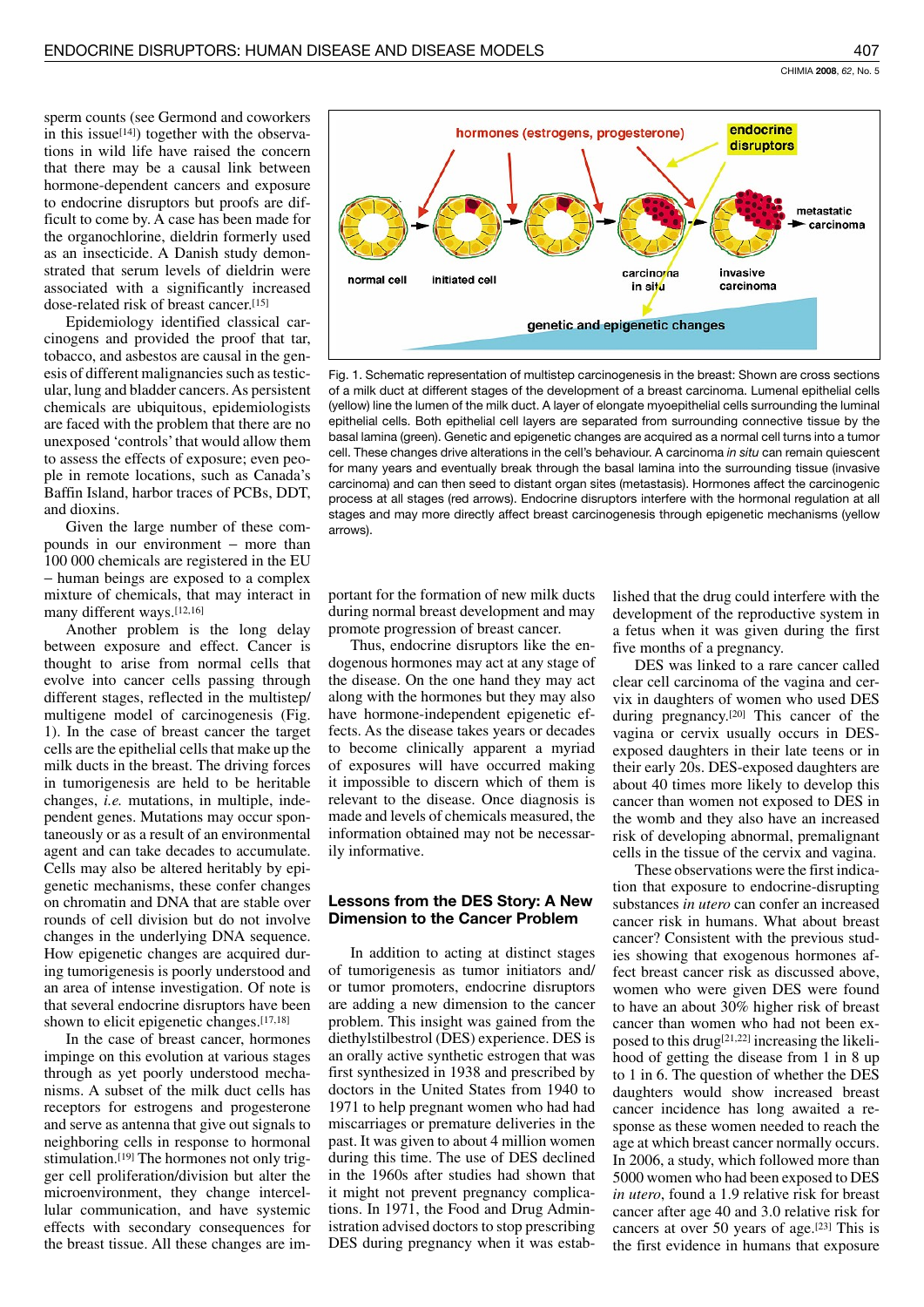to endocrine disruptors in utero can affect breast cancer risk.

A similar link between the uterine environment and breast cancer risk had been suggested by the observation that factors such as twin pregnancies and maternal preeclampsia, two conditions with increased estrogen levels, confer increased breast cancer risk on the offspring.[24,25] This raises the concern that environmental exposures, although they are very subtle, may need to be considered more seriously because they are so prevalent. Evidence has accumulated from animal models that low dose exposure both in utero and in the adult organism has effects on various organ systems, among them the breast.

## The Case of Bisphenol A

A compound that is structurally closely related to DES is bisphenol A (BPA, 2,2-bis-(4hydroxyphenyl) propane). It was developed before DES but initially rejected for medical applications as it was too weakly estrogenic. Later BPA found its way on a different market and is produced in large amounts, 2.2 million tonnes world-wide in 2003.<sup>[26]</sup> BPA is primarily used in the synthesis of polycarbonate plastic, epoxy resins and as an additive to other plastics. Because of its presence in many consumer goods such as food containers, dental sealants, some flame retardant and water supply pipes, there is widespread human exposure.<sup>[27,28]</sup> Plasma levels of BPA in pregnant women show a range between 0.3 and 18.9  $ng/ml$ .[29]

Environmentally relevant doses have been administered to different animal models and a plethora of effects has been revealed. Exposures of animals both as adults and *in utero* result in changes in various organ systems such as the brain, the reproductive system, and the immune system.[30]

Estrogens bind to two different nuclear hormone receptors, the estrogen receptor  $\alpha$  (ER $\alpha$ ) and its cousin, the estrogen receptor  $\beta$  (ER $\beta$ ). In addition to interacting with the  $ER\alpha$ , which is the important form in the breast<sup>[31]</sup> and in other female reproductive organs, <a>[32]</a> BPA actually binds with higher affinity to its cousin the  $ER\beta$ , which is expressed in almost all tissues of the body. Furthermore BPA binds, albeit with lower affinity to the androgen receptor<sup>[33,34]</sup> and the thyroid receptor.[35] BPA has been shown to modify both expression and activity of cytochrome p450[36,37] and can act epigenetically by down-modulating gene expression through methylation,<sup>[38]</sup> (for a detailed review of the mechanisms of action of BPA the reader is referred to ref. [39]).

BPA perinatal exposure triggers premature onset of puberty.<sup>[40]</sup> This in itself could indirectly contribute to an increase



Fig. 2. Perinatal BPA exposure increases cell numbers in the mammary gland: Graph representing cell counts taken in six independent experiments. Age of mice (either 2 or 3 per group) in months is plotted on the x axis, the relative cell counts are plotted on the y-axis. Open bars represent mice that were not exposed to BPA closed bars represent mice whose parents drank water with 25 µg of BPA/liter, the calculated exposure is 2.5 µg/kg bodyweight per day. Note that mammary glands from exposed mice show consistently higher cell counts that the mammary glands from unexposed controls.

in breast cancer risk as early menarche is a risk factor. However, the work of Dr. Soto and colleagues established that perinatal BPA exposure at environmentally relevant concentrations alters breast development in both outbred mice<sup>[41,42]</sup> and in rats<sup>[43]</sup> with changes that cannot be explained by the earlier onset of puberty, pointing to additional biological activities of BPA with regards to the mammary gland. In rats, which were exposed to BPA in utero hyperplasias and dysplasias, tumor precursor lesions, were detected in the mammary glands of adult rats.[43]

#### Mechanisms of BPA in vivo

In the framework of the NRP50 programme we set out to look at the mechanisms underlying the changes elicited by BPA in vivo. Because of the myriad of interactions in endocrine signaling at the organismal level it is difficult to dissect mechanisms in in vivo models. As a first step we reduced biological variation by using inbred rather than outbred mice used in previous experiments. We chose the C57B16 mouse strain chosen because it is frequently used for genetic manipulations of the mouse germline allowing us to make use of mouse strains with specific gene deletions. However, C57Bl6 mice were known to breed less well and have dampened responses to estrogens compared to outbred mice, raising the concern that the subtle biological effects of BPA administration would be difficult to discern. Concomitantly, we changed the route of administration from the subcutaneously implanted drug releasing pumps used previously to oral administration to breeding mice via drinking water in order to more closely mimic the human situation where exposure is oral. In this way the offspring was exposed during intrauterine development and during the first three weeks of life through the mothers' milk. Upon weaning the pups were housed in cages with BPAfree drinking water.

As observed previously, the development of the milk ducts in pubertal mice showed a biphasic response to low dose BPA with maximal effect at 2.5 µg/kg bodyweight/day; the range tested extended from 25 ng/kg bodyweight/day to 250  $\mu$ g/ kg bodyweight /day (Mallepell et al., unpublished observations). Changes in the layout of the ductal tree in adult females were not detected. However, counts of the cells making up the milk ducts, a more sensitive approach to reveal increased proliferation than the morphological evaluation, revealed that the epithelial cell numbers were consistently increased about 1.5 fold (Mallepell et al., unpublished observations, Fig. 2) in adult mice. This observation is of concern as an increase in epithelial cell number reflects an increase in the number of cells that can potentially undergo malignant changes. At the population level even a minor increase in risk can have large consequences when a disease is very prevalent such as breast cancer.

To address whether BPA exposure changes the endocrine milieu or the breast epithelium itself, we grafted epithelial cells from exposed mice into untreated mice. The grafted epithelium retained features